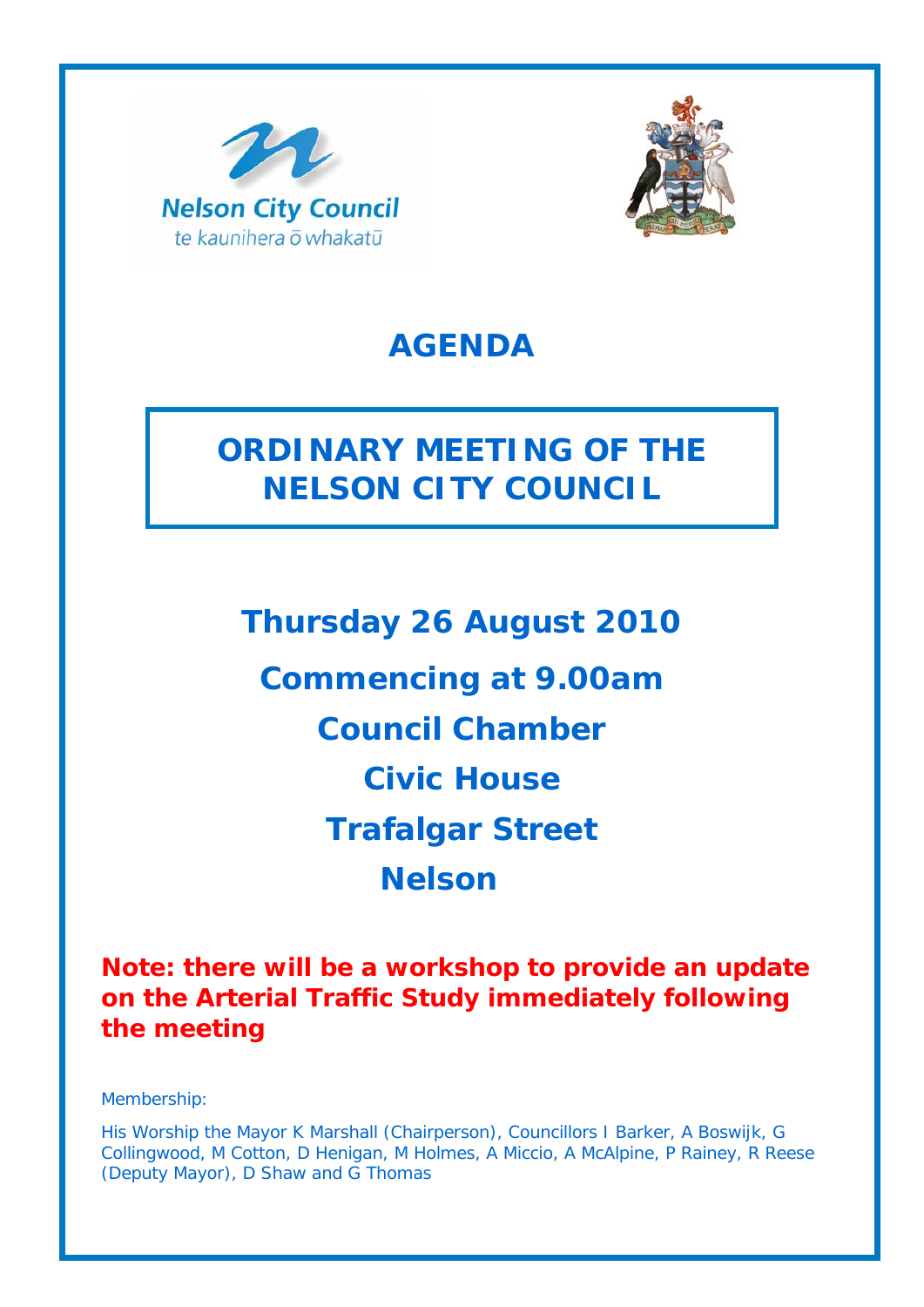## **B U S I N E S S**

**As set out below** 

Nelson City Council 962442 26 August 2010 Refer to Page No. **APOLOGIES OPENING PRAYER 1.0 PUBLIC FORUM 1.1 Gaile Noonan and Ray Gebert** Ms Noonan and Mr Gebert will address Council regarding carparking at Hathaway Court. **2.0 CONFIRMATION OF MINUTES – 9 and 12 August 2010 1-26** Document number 962086 and 963916 Recommendation *THAT the minutes of the meetings of the Nelson City Council, held on Monday 9 and Thursday 12 August 2010, be confirmed as a true and correct record.* **3.0 REPORTS POLICY 3.1 Plan Change 14 – Residential Subdivision, Land Development Manual and Comprehensive Housing 27-44**  Document number 956772 **3.2 Waimea Inlet Management Strategy 2010 45-72**  Document number 965522 **4.0 DISCUSSION OF PUBLIC FORUM ITEM (IF REQUIRED) 5.0 REPORTS FROM COMMITTEES 5.1 Audit Risk and Finance Committee – 11 August 2010 73-74**  Document number 965057 Recommendation *THAT the minutes of the meeting of the Audit Risk and Finance Committee, held on Wednesday 11 August 2010 be received.*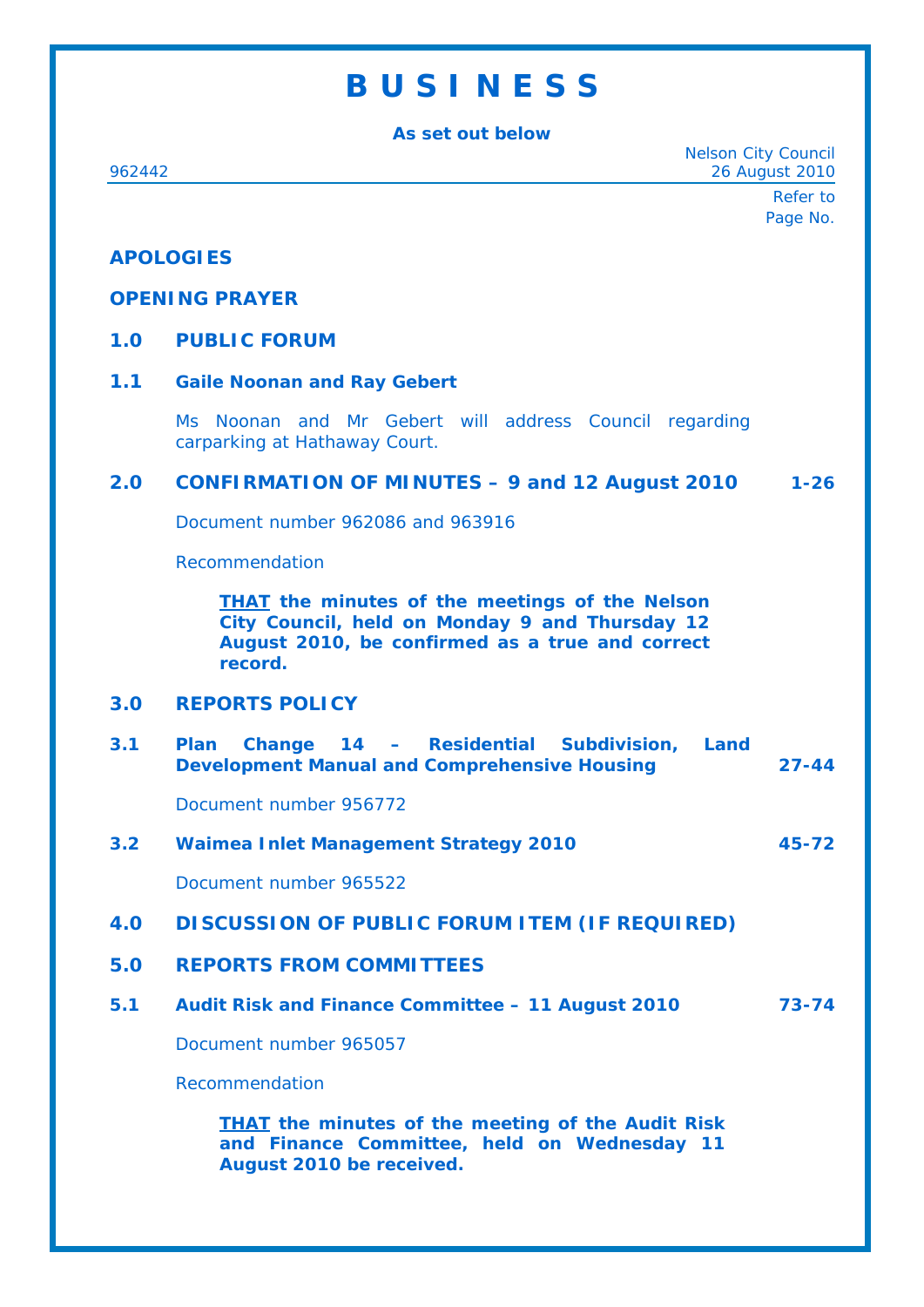| 5.2 | Nelson Tasman Civil Defence Emergency Management<br><b>Group - 30 July 2010</b>                                                                                                | 75-76     |
|-----|--------------------------------------------------------------------------------------------------------------------------------------------------------------------------------|-----------|
|     | Document number 964964                                                                                                                                                         |           |
|     | Recommendation                                                                                                                                                                 |           |
|     | <b>THAT</b> the minutes of the meeting of the Nelson<br>Tasman Civil Defence Emergency Management<br>Group, held on Friday 30 July 2010 be received.                           |           |
| 5.3 | Rugby World Cup Steering Group - 7 July 2010                                                                                                                                   | 77-80     |
|     | Document number 952602                                                                                                                                                         |           |
|     | Recommendation                                                                                                                                                                 |           |
|     | <b>THAT</b> the minutes of the meeting of the Rugby<br>World Cup Steering Group, held on Wednesday 7<br>July 2010 be received.                                                 |           |
| 5.4 | Nelson Regional Sewerage Business Unit - 12 March and<br><b>23 July 2010</b>                                                                                                   | $81 - 94$ |
|     | Document numbers 894993 and 957104                                                                                                                                             |           |
|     | Recommendation                                                                                                                                                                 |           |
|     | <b>THAT</b> the minutes of the meeting of the Nelson<br><b>Regional Sewerage Business Unit, held on Friday 12</b><br>March and Friday 23 July 2010 be received.                |           |
| 5.5 | Plan Change Committee - 3 September 2009, 17 February<br>2010, 7 May 2010, 29 June 2010 and 23 July 2010                                                                       | 95-117    |
|     | Recommendation                                                                                                                                                                 |           |
|     | <b>THAT</b> the minutes of the meetings of the Plan<br>Change Committee, held on 3 September 2009, 17<br>February 2010, 7 May 2010, 29 June 2010, 23 July<br>2010 be received. |           |
|     | Note:<br><b>These</b><br>minutes<br>for<br>Council<br>to<br>are<br>receive,<br>any<br>recommendations they contain have been dealt with separately.                            |           |
| 5.6 | <b>Remuneration Review Committee - 11 August 2010</b>                                                                                                                          |           |
|     | Note: these minutes will be circulated prior to the meeting                                                                                                                    |           |
|     | Recommendation                                                                                                                                                                 |           |
|     | the minutes of the<br>meeting<br>THAT<br>the<br><b>of</b><br>Committee,<br><b>Remuneration</b><br><b>Review</b><br>held<br><b>on</b><br>Wednesday 11 August 2010 be received.  |           |